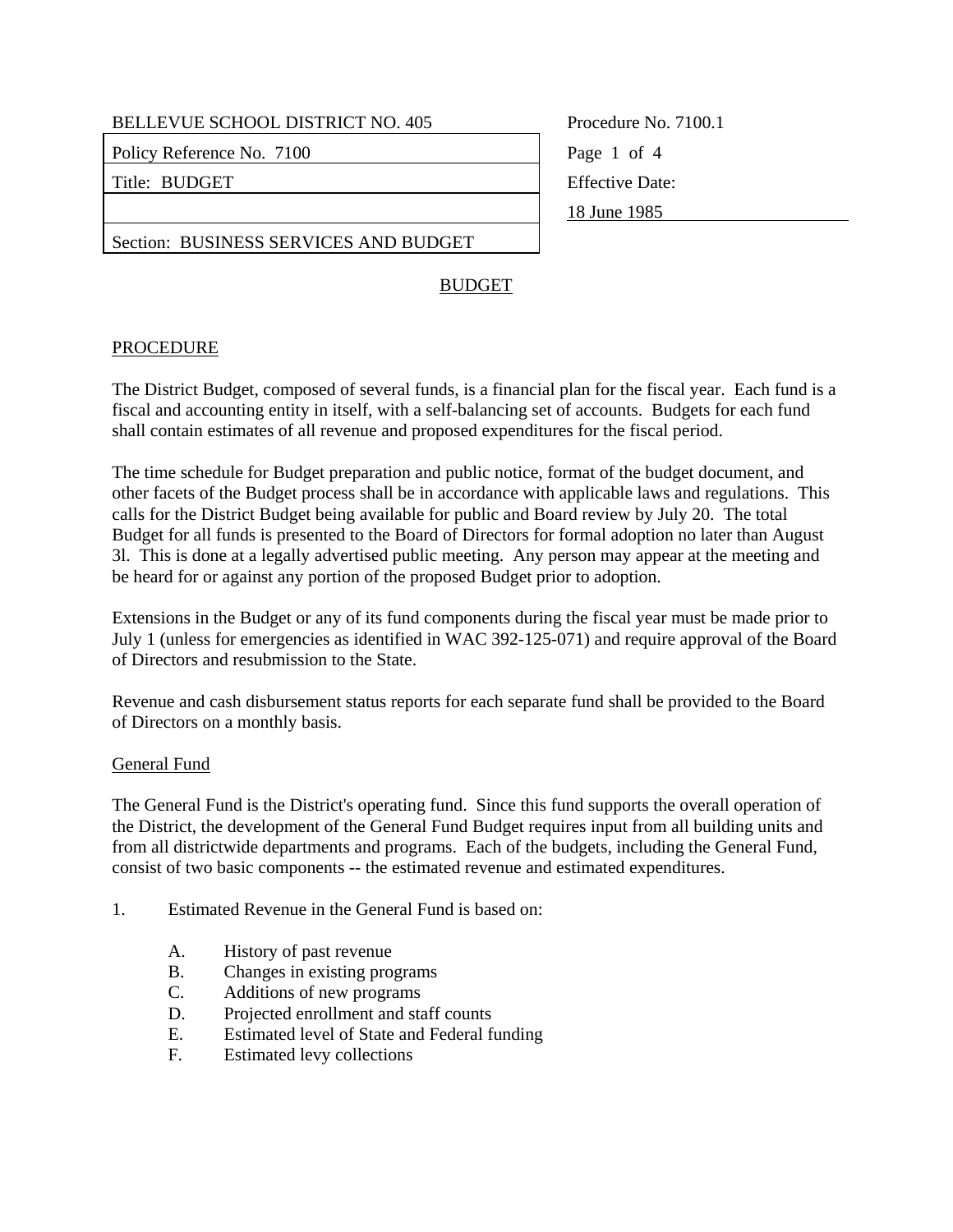BELLEVUE SCHOOL DISTRICT NO. 405 Procedure No. 7100.1

Policy Reference No. 7100 Page 2 of 4

Title: BUDGET Fitle: BUDGET

18 June 1985

Section: BUSINESS SERVICES AND BUDGET

## BUDGET

## PROCEDURE

The estimated revenue added to the estimated unreserved funds carried over from the current fiscal year determines the estimated total funds available in the General Fund.

- 2. Expenditures are estimated each year with a maximum of student, staff and public input. This input is achieved in a variety of ways but most generally incorporates a series of budget development and review activities as follows:
	- A. Review major financial changes and budget problems, building allocations and per pupil rates with district administrators.
	- B. Distribute budget planning forms to buildings and departments when projected enrollment figures are known.
	- C. Return estimated building and program budgets to the budget office for entry into the workfile.
	- D. Complete revenue projections and identify total funds available for budget expenditures.
	- E. Modify building and department budgets in reference to available resources.
	- F. Finalize building and department budgets in workfile for review by Assistant Superintendent for Business Services and Deputy Superintendent.
	- G. Make draft of the budget available to Board of Directors and public prior to July 20.
	- H. Present proposed budget to Board of Directors for formal adoption no later than August 31.
	- I. Submit adopted budget to Educational Service District and distribute copies to buildings and departments.

The General Fund is prepared under the direction of the Assistant Business Manager - Finance and is submitted to the Assistant Superintendent for Business Services for incorporation into the final budget.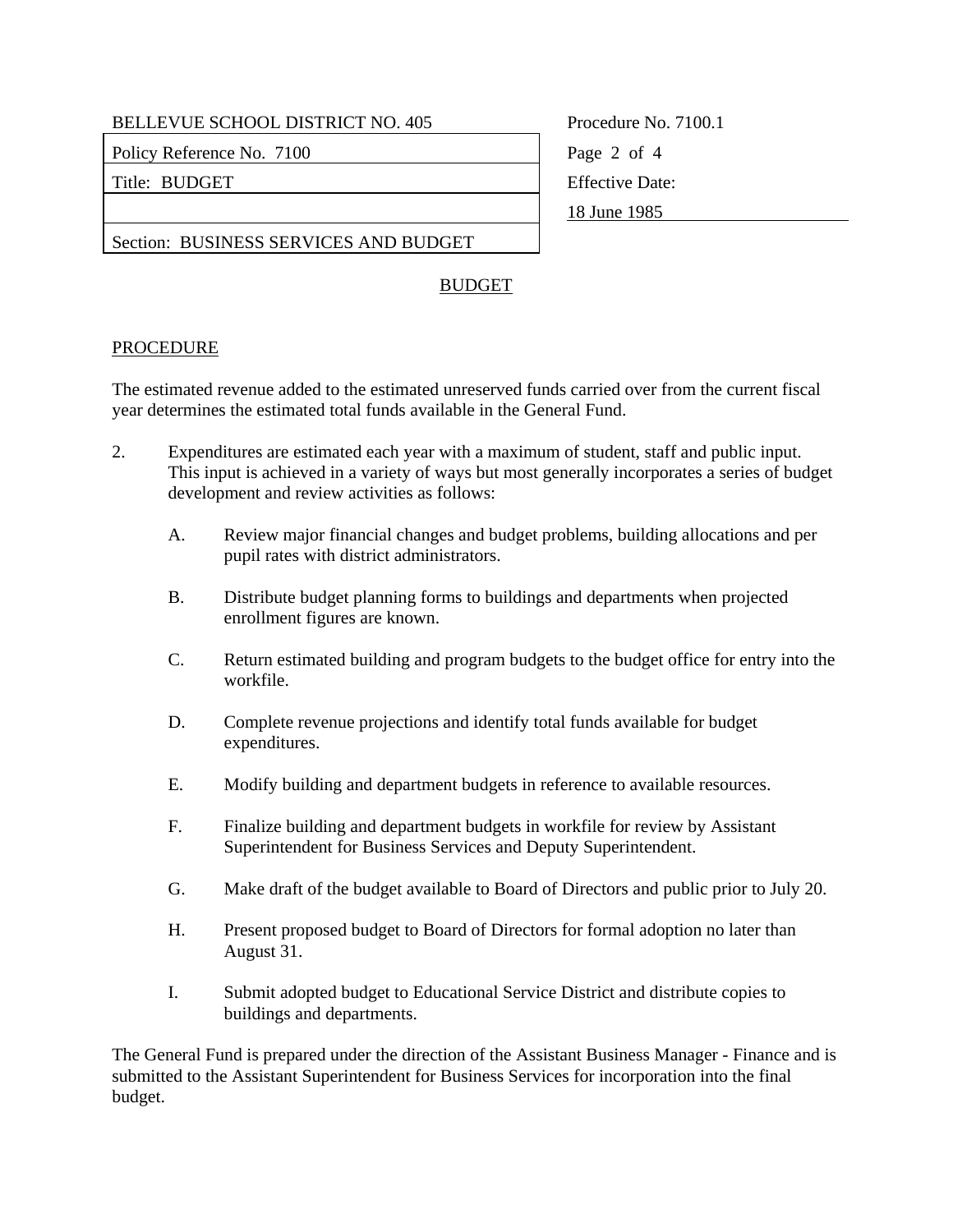BELLEVUE SCHOOL DISTRICT NO. 405 Procedure No. 7100.1

Policy Reference No. 7100 Page 3 of 4

Title: BUDGET Fitle: BUDGET

18 June 1985

Section: BUSINESS SERVICES AND BUDGET

## BUDGET

## PROCEDURE

#### Transportation Vehicle Fund

The Transportation Vehicle Fund is provided to account for reimbursement by the State to school districts for depreciation on approved transportation equipment. The expenditures can be for either pupil transportation equipment or for major repairs to transportation equipment.

The budget for this fund is prepared under the direction of the Transportation Department and is submitted to the Assistant Superintendent for Business Services for incorporation into the final budget.

#### Capital Projects Fund

The Capital Projects Fund includes all funds and resources to be used for new construction and modernization projects, acquisition of land or buildings, purchase of new and additional equipment, conducting energy audits, and making capital improvements which are cost effective as determined by energy audits.

The Capital Projects Fund is financed by the sale of bonds, state matching funds, special levies, and the sale and rental of district properties.

The budget for this fund is prepared by the Building and Planning Department and is submitted to the Assistant Superintendent for Business Services for incorporation into the final budget.

#### Debt Service Fund

The Debt Service Fund is established in the Office of the King County Treasurer for redemption of outstanding bonds and payment of interest.

Provision must be made annually for setting the tax rate at a level sufficient to meet the payments of principal and interest. It is improper to levy taxes substantially in excess of that actually required to retire the bonds in advance of the redemption schedule.

The budget for this fund is prepared by the Business Office and is submitted to the Assistant Superintendent for Business Services for incorporation into the final budget.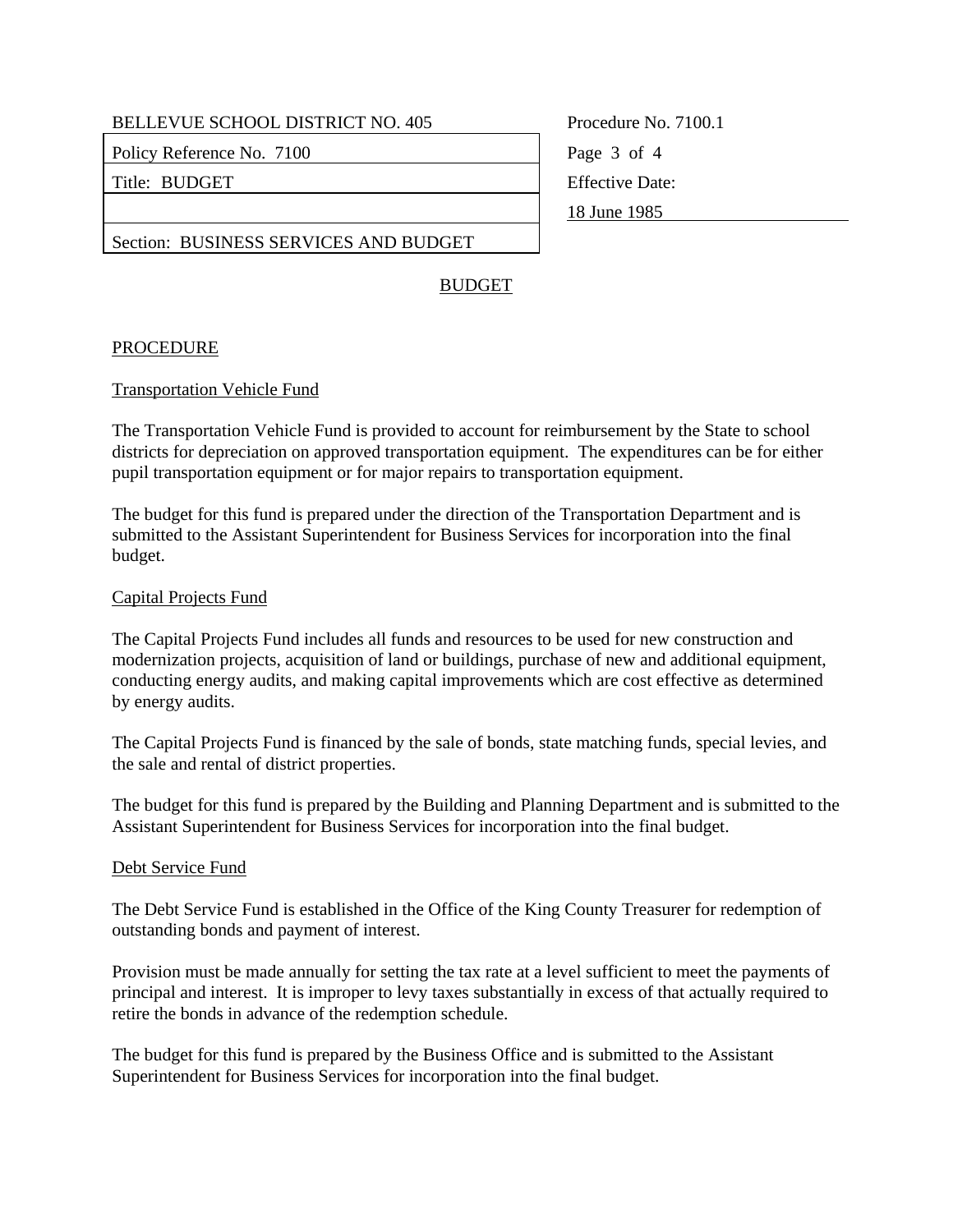BELLEVUE SCHOOL DISTRICT NO. 405 Procedure No. 7100.1

Policy Reference No. 7100 Page 4 of 4

Title: BUDGET Fitle: BUDGET

18 June 1985

Section: BUSINESS SERVICES AND BUDGET

## BUDGET

## PROCEDURE

#### Associated Student Body Fund

The Associated Student Body Fund is a trust fund that includes the revenues and expenditures of the ASB funds of the individual schools. The district is responsible for monitoring and administering these funds just as they are for other funds in the District Budget.

The estimating of revenues and expenditures are developed by the individual school ASB but must have the approval of the Board of Directors.

The budget for this fund, which is a simply a summation of the ASB budgets of the individual schools, is prepared by the Business Office with appropriate input from individual school ASB and Activity Coordinators.

The ASB proposed budget is submitted to the Board of Directors in late spring of the prior school year and is submitted for formal adoption along with other fund budgets prior to August 31.